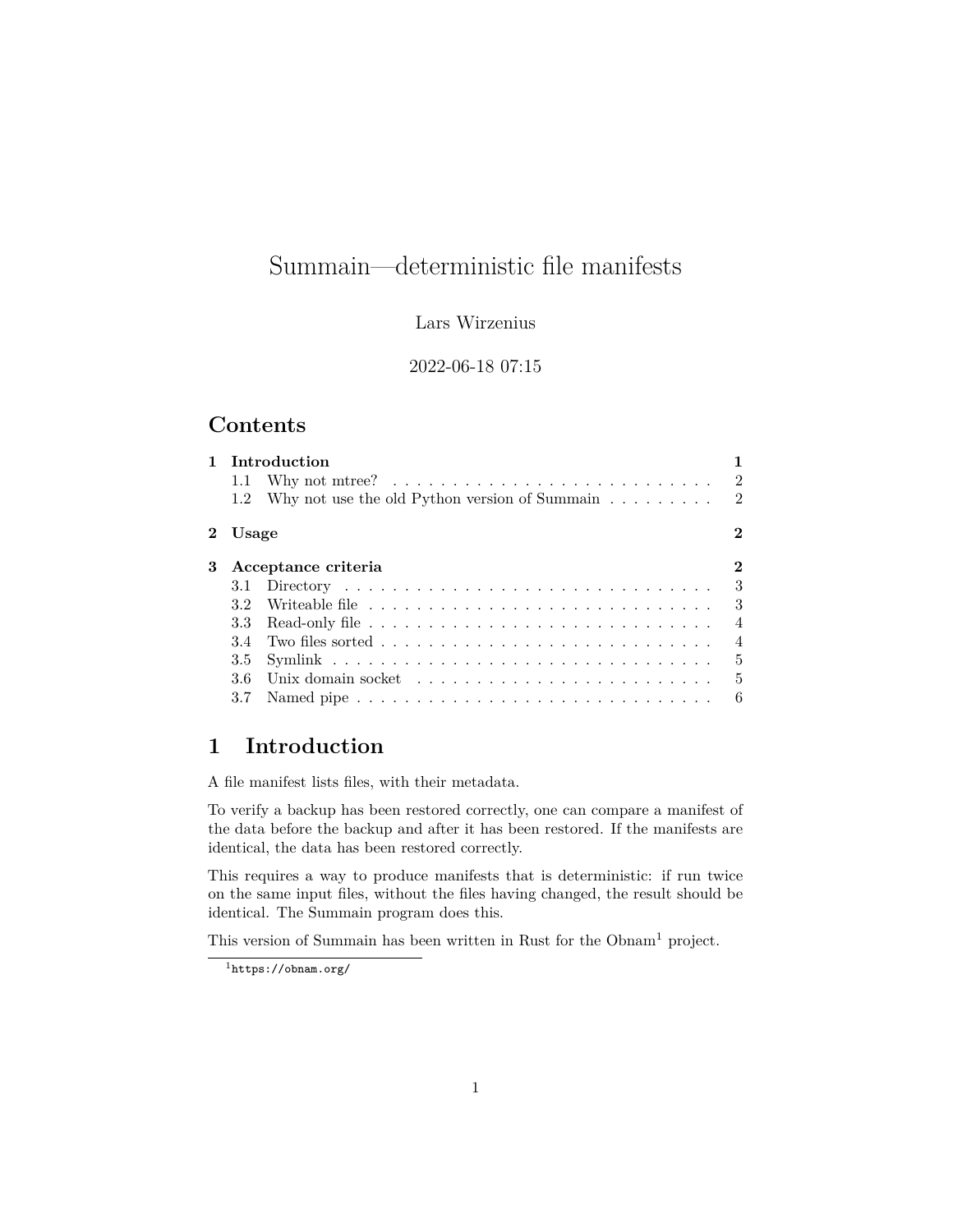#### <span id="page-1-0"></span>**1.1 Why not mtree?**

mtree<sup>[2](#page-1-4)</sup> is a tool included in NetBSD<sup>[3](#page-1-5)</sup> Unix since version 1.2, released in 1996. It produces a manifest, and can check a manifest against the file system. It is, in principle, a tool that solves the same problem Summain. Why not use an existing tool. Some reasons:

- I'm an anti-social not-invented-here jerk.
- It's an old C program, without tests in the source tree.
- The file format is custom, and not nice for reading by humans.
- It doesn't handle Unicode well.
	- **–** a filename of ö is encoded as \M-C\M-6
	- **–** but at least it can handle non-ASCII characters!
- It doesn't handle file metadata that's Linux specific.
	- **–** extended attributes
	- **–** the ext4 immutable bit
- It's single-threaded.

In principle, there is no reason why mtree couldn't be extended to support everything I need for Obnam. In practice, since I'm working on this in my free time in order to have fun, I prefer to write a new tool in Rust.

#### <span id="page-1-1"></span>**1.2 Why not use the old Python version of Summain**

I don't like Python anymore. The old tool would need updates to work with current Python, and I'd rather use Rust.

### <span id="page-1-2"></span>**2 Usage**

Summain is given one or more files or directories on the command line, and it outputs to its standard output a manifest. If the command line arguments are the same, and the files haven't changed, the manifest is the same.

The output is YAML. Each file gets its own YAML document, delimieted by  $---$  and  $\ldots$  as usual.

Summain does not itself traverse directories. Instead, a tool like **find**(1) should be used. Summain will, however, sort its command line arguments so that it doesn't matter if they're always in the same order.

### <span id="page-1-3"></span>**3 Acceptance criteria**

These scenarios verify that Summain handles the various kinds of file system objects it may encounter, with two exceptions: block and character devices. To create those, one needs to be the root user, and we don't want to have to run

<span id="page-1-5"></span><span id="page-1-4"></span> $2$ <http://cdn.netbsd.org/pub/pkgsrc/current/pkgsrc/pkgtools/mtree/README.html> <sup>3</sup><https://en.wikipedia.org/wiki/NetBSD>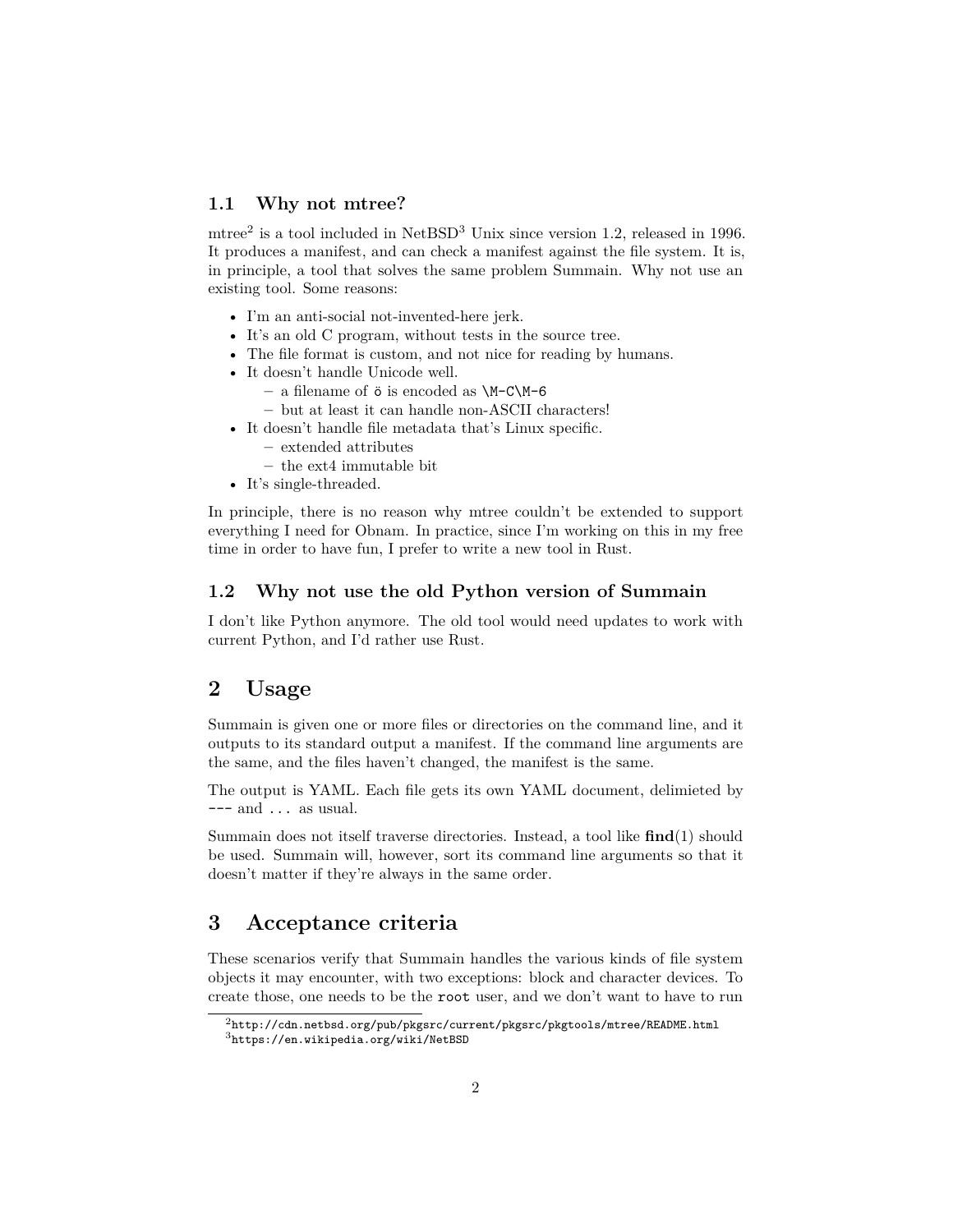the test suite as root. Instead, we blithely rely on the output being correct for those anyway. Testing manually indicates that it works, and the only difference from, say, regular files is that the mode starts with a b or c, which is exactly correct.

### <span id="page-2-0"></span>**3.1 Directory**

*given* an installed summain *and* directory **empty** *and* mtime for **empty** is **456** *when* I run **chmod a=rx empty** *and* I run **summain empty** *then* output matches file **empty.yaml**

File: **empty.yaml**

```
1 - -2 path: empty
3 mode: dr-xr-xr-x
4 mtime: 456
5 mtime_nsec: 0
6 nlink: 2
7 size: ~
  sha256: ~9 target: ~
```
### <span id="page-2-1"></span>**3.2 Writeable file**

*given* an installed summain *and* file **foo** *and* mtime for **foo** is **22** *when* I run **chmod a=rw foo** *and* I run **summain foo** *then* output matches file **foo.yaml**

File: **foo.yaml**

```
1 - - -2 path: foo
3 mode: "-rw-rw-rw-"
4 mtime: 22
5 mtime_nsec: 0
6 nlink: 1
7 size: 0
  8 sha256: e3b0c44298fc1c149afbf4c8996fb92427ae41e4649b934ca495991b7852b855
```

```
9 target: ~
```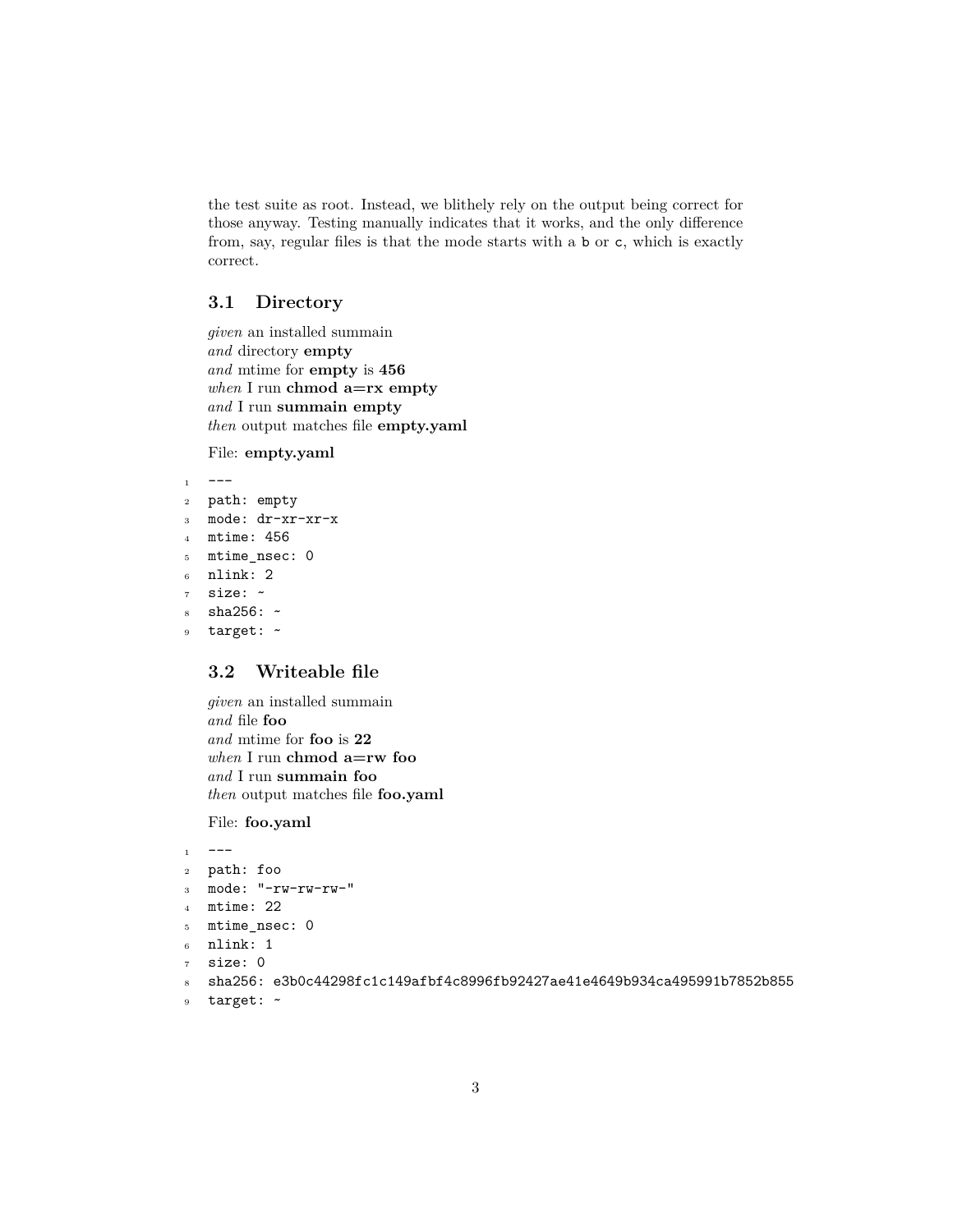#### <span id="page-3-0"></span>**3.3 Read-only file**

*given* an installed summain *and* file **foo** *and* mtime for **foo** is **44** *when* I run **chmod a=r foo** *and* I run **summain foo** *then* output matches file **readonly.yaml**

File: **readonly.yaml**

```
1 - -2 path: foo
3 mode: "-r--r--r--"
4 mtime: 44
5 mtime_nsec: 0
6 nlink: 1
7 size: 0
 8 sha256: e3b0c44298fc1c149afbf4c8996fb92427ae41e4649b934ca495991b7852b855
9 target: ~
```
### <span id="page-3-1"></span>**3.4 Two files sorted**

*given* an installed summain *and* file **aaa** *and* mtime for **aaa** is **44** *and* file **bbb** *and* mtime for **bbb** is **44** *when* I run **chmod a=r aaa bbb** *and* I run **summain bbb aaa** *then* output matches file **aaabbb.yaml**

File: **aaabbb.yaml**

```
1 - -2 path: aaa
3 mode: "-r--r--r--"
4 mtime: 44
5 mtime_nsec: 0
6 nlink: 1
7 size: 0
8 sha256: e3b0c44298fc1c149afbf4c8996fb92427ae41e4649b934ca495991b7852b855
9 target: ~
10 ---11 path: bbb
12 mode: "-r--r--r--"
13 mtime: 44
14 mtime_nsec: 0
```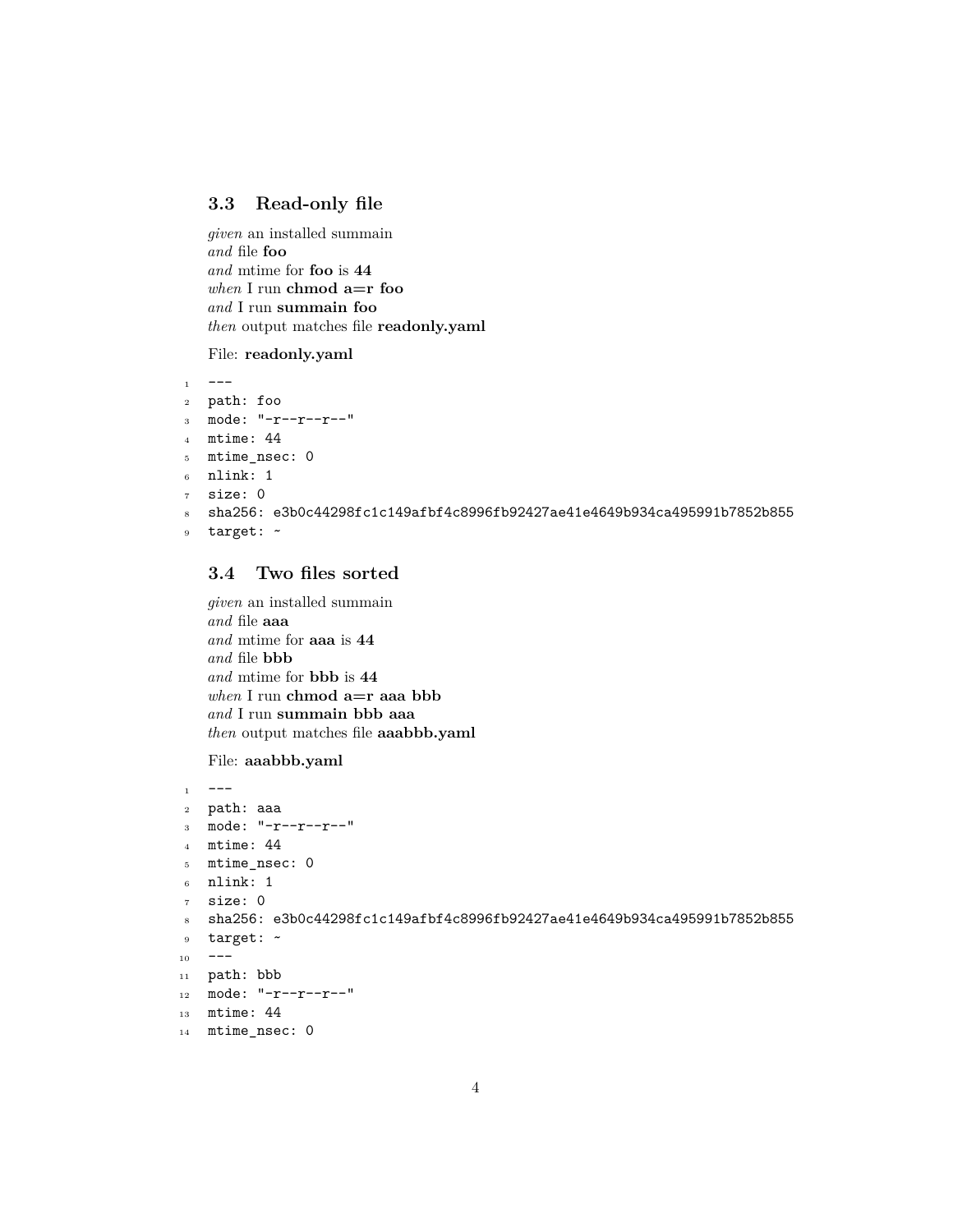```
15 nlink: 1
16 size: 0
17 sha256: e3b0c44298fc1c149afbf4c8996fb92427ae41e4649b934ca495991b7852b855
18 target: ~
```
#### <span id="page-4-0"></span>**3.5 Symlink**

*given* an installed summain *and* symlink **ccc** pointing at **aaa** *and* mtime for **ccc** is **44** *when* I run **summain ccc** *then* output matches file **ccc.yaml**

File: **ccc.yaml**

```
1 - -2 path: ccc
3 mode: lrwxrwxrwx
4 mtime: 44
5 mtime_nsec: 0
6 nlink: 1
7 size: 3
```

```
s sha256: \sim
```

```
9 target: aaa
```
### <span id="page-4-1"></span>**3.6 Unix domain socket**

*given* an installed summain *and* socket **aaa** *and* file **aaa** has mode **0700** *and* mtime for **aaa** is **44** *when* I run **summain aaa** *then* output matches file **socket.yaml**

File: **socket.yaml**

```
1 \quad -2 path: aaa
3 mode: srwx------
4 mtime: 44
```

```
5 mtime_nsec: 0
```

```
6 nlink: 1
```

```
7 size: 0
```

```
8 sha256: ~
```

```
9 target: ~
```